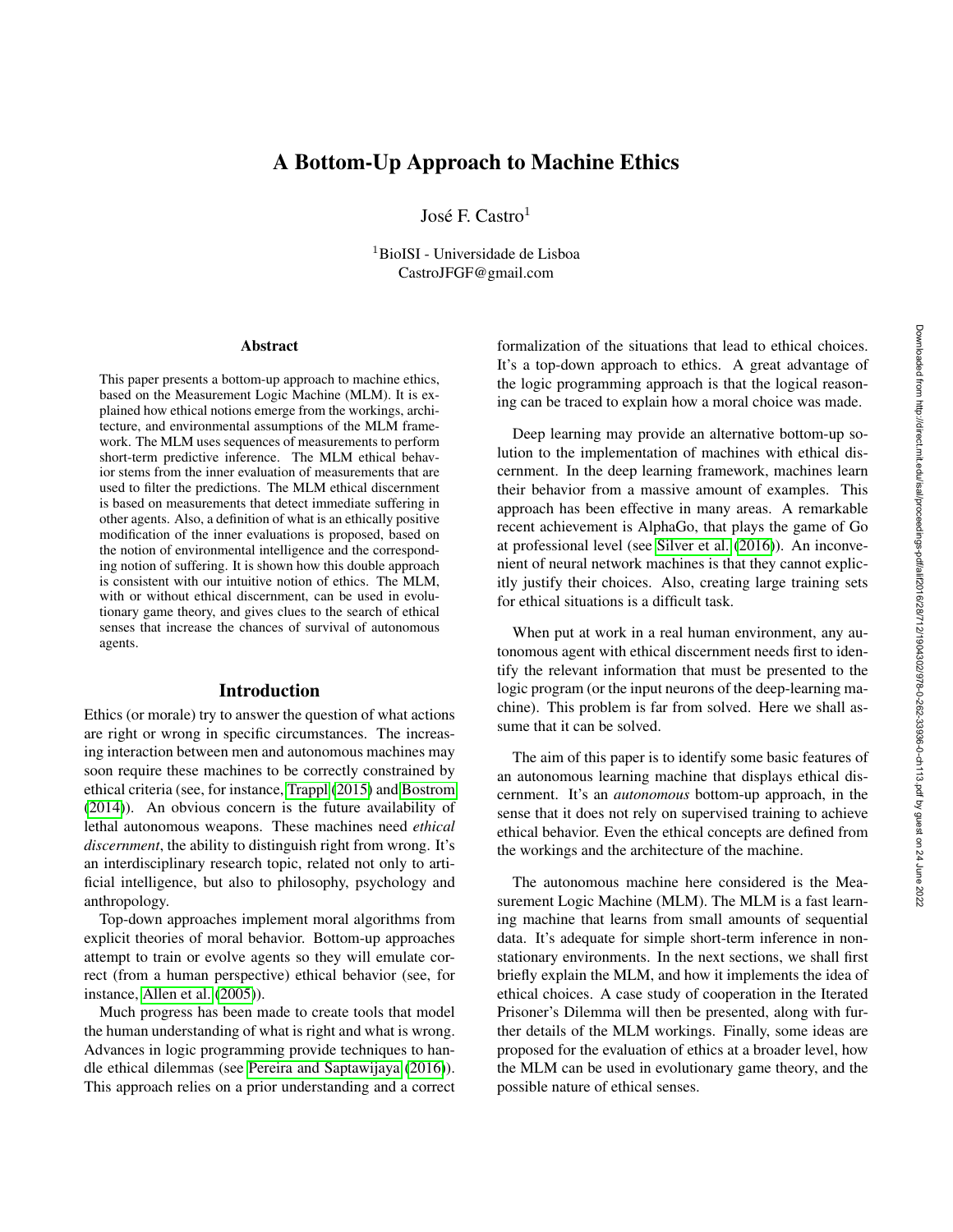## The Measurement Logic Machine

The Measurement Logic Machine (MLM) (see [Castro](#page-7-5) [\(2008,](#page-7-5) [2010,](#page-7-6) [2011,](#page-7-7) [2013\)](#page-7-8)) is a general fast learning framework that addresses the survival problem in a hostile and non-stationary world. It assumes the agent is a fragile open system that can starve or be destroyed. The MLM reinforcement learning mechanism is related to online learning, since it gets data as it interacts with the hostile environment. A good introduction to online learning can be found in [Blum](#page-7-9) [\(1998\)](#page-7-9). Recent advances in fast online learning algorithms, and their performance when playing against humans, are discussed in [Ishowo-Oloko et al.](#page-7-10) [\(2014\)](#page-7-10).

The MLM source code can be found at the author's site https://sites.google.com/site/josefgfcastro, in the "Python 3.4.3 (Anaconda) Source Codes" page. The reader is encouraged to download the source code, and try the different iterated games that are implemented there. The MLM broad effectiveness while playing very different games demonstrates the generality of the MLM approach.

The basic functional structure of the MLM is shown in Fig. [1.](#page-1-0) The MLM is equipped with sensors that allow measurements to be made. A measurement is a recorded answer for some physical question. A physical question is a specific experimental setting, defined by the sensors used and the signal processing made. The measurements detect a few relevant features from the world, along with the MLM own actions. The sequence of the most recent measurements is constantly updated in a short-term memory (STM). The MLM has no notion of a outer world being measured. For the MLM, measurements are all there is.



<span id="page-1-0"></span>Figure 1: The MLM Basic Functional Structure

Similar to any living entity, the MLM concept assumes a skin that separates the outer world from the inner world. The STM sequences interleave the outer world and the inner world measurements. The MLM own actions are measured during the inner world step. The MLM measures its own actions after they were chosen and performed.

The MLM accumulates experience as it stacks some of the STM sequences in a long-term memory (LTM). The LTM content is then used to generate predictions and policies from the current situation held in the STM, based on the partial match of the current and past sequences. To find a match, a linear search of the LTM stack is performed, from top to bottom.

In broad terms, the MLM prediction mechanism can be compared to the "predicting from expert advice" online learning methods (see [Blum](#page-7-9) [\(1998\)](#page-7-9), [Crandall](#page-7-11) [\(2014a\)](#page-7-11) and [Crandall](#page-7-12) [\(2014b\)](#page-7-12)). In the MLM case, the "experts" are the STM sequences recorded in the LTM. The most distinctive feature of the MLM approach is the absence of an initial set of "experts". The MLM generates its "experts" as it explores the environment. Also, only the relevant "experts" that match a given situation (the "specialists") are consulted at each measurement-action step. A linear search of the LTM, from top to bottom, is used to find a promising and reliable prediction. The prediction indicates the next action to perform. If no prediction is found, an action is randomly selected from the set of available actions.

To be of any value, a prediction must be *reliable*. This is achieved bringing gradually to the top of the LTM stack the measurement sequences (the "specialists") that provided correct predictions, and pushing down the sequences that provided wrong predictions. After a while, the first "specialist" found is also the most reliable. In each MLM, a maximum size is defined for the LTM. Sequences that are pushed down beyond the LTM maximum size are forever erased. This elimination is important when the linear search repeatedly stumbles on a "specialist" that offers promising but unreliable predictions, blocking further exploration.

Although reliable, predictions can still lead to the agent's (or specie's) destruction. The adopted predictions must be not only reliable, but also *promising* in terms of survival. This is why the MLM predictions are filtered before being adopted, using an *inner evaluation*. The inner evaluation makes a partition of the individual measurements into "good" and "bad" sets (possibly with a few gradations). This "good"/"bad" partition is fully arbitrary. It does not assume any background notion of what is good and bad from a human perspective, and can even be unlinked to any notion of pleasure or pain. To decide what to do next, the MLM uses the first prediction found that is evaluated as globally "good". If no "good" prediction is found, the machine tries a random action. By definition, an *adequate* inner evaluation leads to choices of sequences of individual world states and actions that consistently promote the agent's (or specie's) survival. An adequate inner evaluation leads to adequate filtering, and adequate filtering leads to adequate actions. A set of co-adequate inner evaluations for a given problem can be found placing several MLMs in a evolutionary setting. Of course, any particular choice of inner evaluations faces the "No-Free-Lunch" dilemmas (see [Wolpert](#page-7-13) [\(1996\)](#page-7-13)).

An interesting consequence of the MLM learning mechanism is the "superstitious learning" phenomenon (see [Skin-](#page-7-14)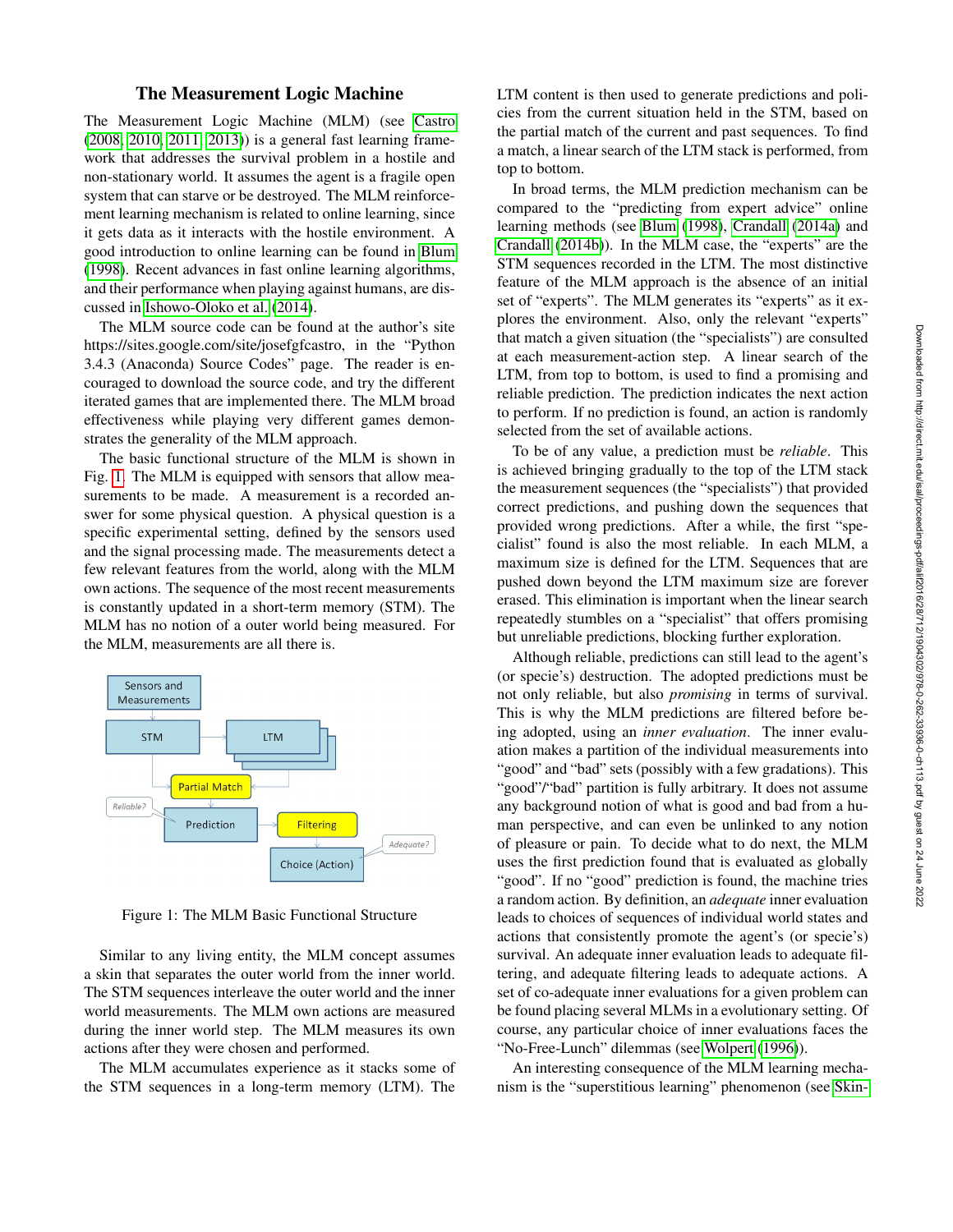[ner](#page-7-14) [\(1948\)](#page-7-14)). When the MLM finds regularly (within the time range of the STM) some "good" state, it will repeat the irrelevant sequence of actions that precede that state.

The MLM learns fast (if there is anything to learn) because it sticks to the first reliable and "good" predictions found, without any concern for optimization. Since it starts with an empty LTM, the initial random exploration will greatly influence subsequent behavior.

One of the nice features of the MLM architecture is the ability to provide objective meanings to otherwise vague human concepts. If we take the STM most recent measurement, we can ask what was the item preceding it. Since the question and the answer are found in the same recorded sequence (i.e. the STM), we say that the answer for that question is *known*. If we ask, on the contrary, what is the item that follows the STM most recent measurement, the answer can no longer be found in the STM. We need to consult the LTM memories to find a justified answer (in this case, a prediction), based on prior experience. The answer for that question is therefore a *justified belief*. As a general principle, beliefs are generated when the question and the answer are found in different memory structures. Knowledge and belief are thus operational concepts that emerge from the workings of the MLM. This allows a bottom-up approach to epistemology. Notice, for instance, that the MLM actions can be known only *after* they were performed and measured. This understanding brings some clarity to the free-will debate that was started with Libet experiments (see [Libet et al.](#page-7-15) [\(1983\)](#page-7-15), and also the recent study in [Schultze-Kraft et al.](#page-7-16) [\(2016\)](#page-7-16)). We shall use the same bottom-up approach to define in the next section some relevant ethical concepts.

### MLM Filtering and Ethical Discernment

The skin of an agent separates its inner world from its outer world. For each agent, the word *others* refers to the outside world entities that are inside other skins. Here we shall assume that the notion of ethics is related to the suffering of others as a result of one's actions.

An ethical agent needs moral agency. Moral agency means the agent is able to predict the consequences of its actions, give a moral evaluation to these consequences, and chose its actions accordingly. Moral agency and freedom to act are distinct concepts. Even when prevented from implementing its choices, the ethical agent still keeps its moral agency.

We shall assume that an ethical choice is not about "love thy neighbor", but rather about "love thy neighbor *as thyself* ". To define suffering in a game with a payoff table, the individual *immediate suffering* is measured by the amounts lost by the individual players in a single turn. Another definition, a broader and non-immediate notion of suffering, shall be proposed later.

With the assumption that an immediate loss means immediate suffering, a first necessary condition for ethical discernment is the ability to measure the opponent's losses, along with its own losses. These we call the *ethical measurements*. If the outer world measurements only capture the agent's individual gains and losses, the machine is selfcentered by construction. Unable to perceive the gains and losses of others, the machine is essentially non-ethical. But its actions can still be seen as right or wrong by some external observer, according to the immediate suffering observed. The external observer can even describe the machine's behavior as "selfish" or "deceptive". These words are somewhat misleading, but they can be found in popular descriptions of robotic behavior (see, for instance, the news related to the article [Mitri et al.](#page-7-17) [\(2009\)](#page-7-17)).

The MLM acts based on filtered predictions. The MLM predictions are filtered according to the inner evaluation of states and actions. This inner evaluation is a second necessary condition for ethical behavior. It allows filtering out the continuations that represent a predictable loss for the opponent, or itself. But it needs not be so, because the inner evaluations may qualify as "good" the opponent's suffering.

The filtering of predictions, based on the inner evaluation of ethical measurements, defines the machine's ethical nature. It becomes possible to start talking of machines with inner evaluations that are "kind" or "mean" towards other machines. A machine that stops cooperation, taking advantage of the other machine's cooperation in the iterated prisoner's dilemma, while being able to sense and predict the other machine's suffering, is indeed "mean".

Reinforcement learning requires that the inner world measurements include information about the agent's own actions. A shortcut to implement actions that are seen by an external observer as ethically correct (even with non-ethical agents), is to directly include in the filtering of predictions an inner evaluation of the agent's own actions. Assigning a "good"/"bad" evaluation to each of the machine's possible actions is called an *action inner evaluation*. The great advantage of using an action inner evaluation is the possibility to select predictions that actually promote the agent's survival, but that would be filtered out, if only the outer world measurements were considered. We shall see an example of this in the next section.

# A Case Study: The Iterated Prisoner's Dilemma

The Iterated Prisoner's Dilemma (IPD) is a two player game. A game consists of series of simultaneous choices, the actions taken by the two players. At each turn, the players have two possible choices: Cooperate (C) or Defect (D). The objective payoff matrix is presented in Table [1.](#page-3-0)

The table indicates pairs of payoffs, with the first payoffs referring to the player whose choices are given at the left side of the table (called the first player). The second payoffs refer to the player whose choices are given at the upper side of the table (called the second player). The con-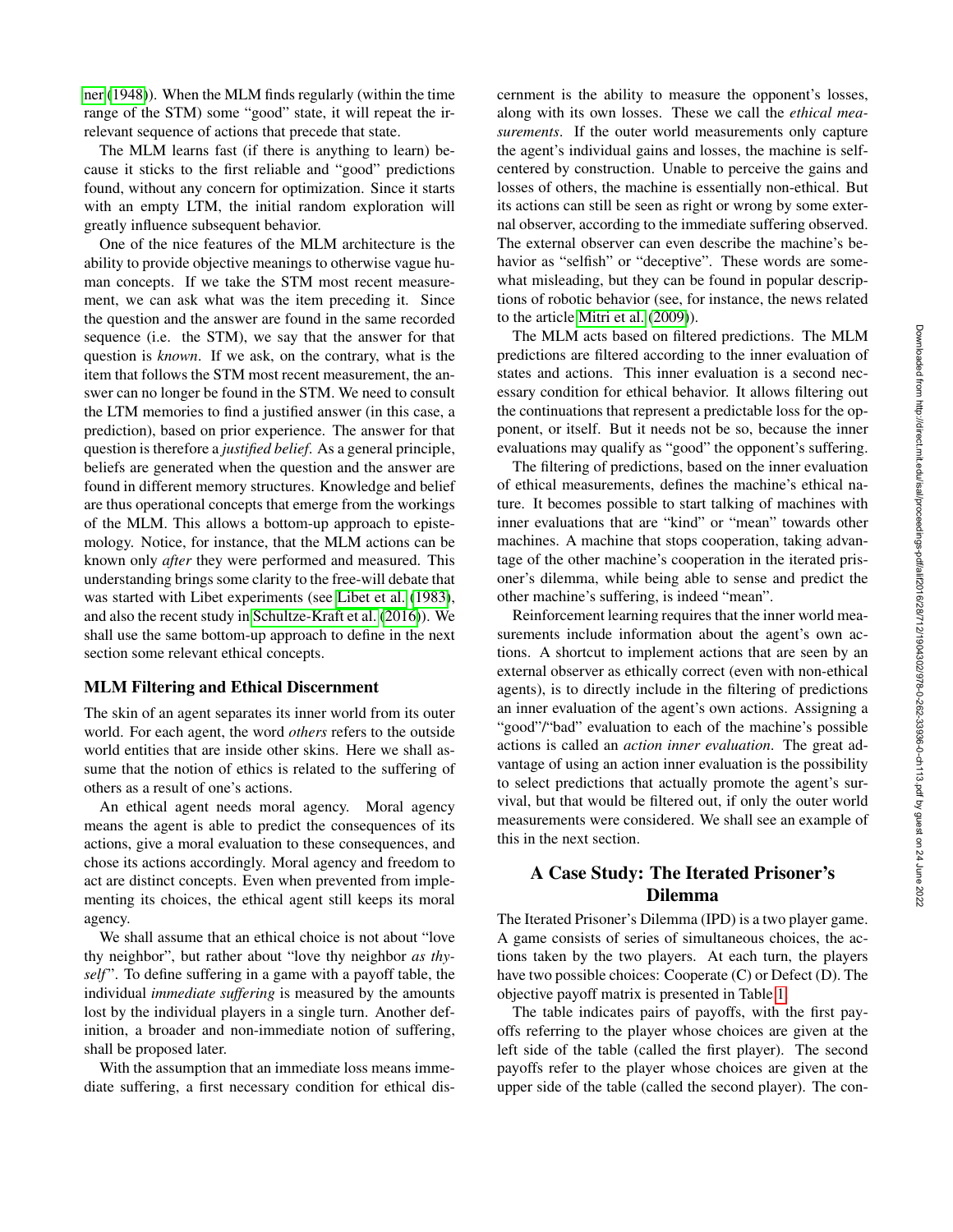|  | R; R | $S$ : T |
|--|------|---------|
|  | T: S | P: P    |

<span id="page-3-0"></span>Table 1: Prisoner's Dilemma Payoff

dition  $T > R > P > S$  defines the prisoner's dilemma payoff structure. The "temptation" reward T is better than the mutual cooperation reward R. The mutual cooperation reward is better than the mutual defection reward P, but worse than the "sucker" payoff S. The additional iterated game condition  $2R > T + S$  assures that the alternating cooperation and defection is worse than mutual cooperation.

A MLM prediction for the IPD is a sequence of outer world measurements that detect the states resulting from the player's prior choices, interleaved with the inner world measurement of actions. The measured outer world states are tagged "CC", "CD", "DC", and "DD", with the first letter describing the action of the player that is left of the table. The measured inner world actions are tagged "C" or "D". Notice that the quote marks have been used to indicate that we are talking about inner MLM tags. The MLM does not seek information from the shape of the inner tags. For instance, the shape of the tags cannot be used to implement a Tit-For-Tat (TFT) strategy. All tags are atomic, and their meaning is purely relational. By construction, the MLM has no symbol grounding problem.

Notice that these MLMs have no ethical measurements, or ethical discernment. They know nothing about the gains and losses of the other player. Here we shall just examine how different inner evaluations can generate (or not) mutual cooperation in the IPD.

To filter predictions according to the payoffs, the MLM must assign them a subjective evaluation. Since there are four different payoffs, we can use just four inner evaluation tags – "verygood", "good", "bad", "verybad" – and assign them to the measured outer world states "CC", "CD", "DC", "DD". The first player inner evaluations are shown in Table [2.](#page-3-1) The table for the second player can be obtained with the permutation of "DC" with "CD".

| World    | Payoff                 | Evaluation |
|----------|------------------------|------------|
| "DC"     | T (temptation)         | "verygood" |
| " $CC$ " | R (mutual cooperation) | "good"     |
| "DD"     | P (mutual defection)   | "bad"      |
| "CD"     | S (sucker)             | "verybad"  |

<span id="page-3-1"></span>Table 2: First Player Payoffs Evaluation (STANDARD)

To obtain the global evaluation of a prediction, we eliminate the pairs "verygood"/"verybad" and "good"/"bad" that appear in it. Also, two "good" ("bad") evaluations will cancel a single "verybad" ("verygood") evaluation. Whatever remains, after all the canceling is performed, is the global

evaluation of the prediction. The MLM thus works with a very primitive number sense that coarsely reflects the payoff structure. For a prediction to be selected, at least one "good" or "verygood" label must remain.

As explained above, learning occurs when the LTM sequence that was used to generate a prediction is pulled up or pushed down in the LTM, according to its predictive correctness. The inner evaluation of the current outer world measurement is used to tune how fast the sequences are moved up or down inside the LTM stack. For instance, a correct prediction of a "verygood" state will pull up in the LTM the corresponding "specialist" twice as fast as the correct prediction of a "good" state.

If the first machine plays with the inner evaluations of Table [2](#page-3-1) and the second player with its "CD"/"DC" permutation (we shall call these the STANDARD evaluation tables), mutual cooperation is still possible. The MLM does not attempt to maximize payoffs, and so mutual cooperation may arise from the random exploration that occurs when no "good" predictions are found. But this mutual cooperation is fragile in the presence of noise.

The STANDARD evaluation is adequate playing along a fixed Tit-For-Tat (TFT) strategy, or along a Win-Stay-Lose-Change (WSLC) fixed strategy. In both cases, mutual cooperation dominates, even in the presence of noise.

In the IPD implementation, the four measured outer world states ("CC", "CD", "DC", "DD") discriminate the consolidated gains and losses of both machines. It's easy to assign an inner evaluation that reflects the structure of the consolidated payoffs of both agents  $(2R, 2P, and T + S)$ . We know that  $2R > 2P$ , and that  $2R > T + S$ , and so we only have a partial order. The simplest way to define the inner evaluations for the first player is shown in Table [3.](#page-3-2) Let us call it the KIND evaluation. As before, the KIND table for the second player is obtained with a "CD"/"DC" permutation.

| World          | Payoff                 | Evaluation |
|----------------|------------------------|------------|
| $^{\circ}$ DC" | T (temptation)         | "bad"      |
| " $CC$ "       | R (mutual cooperation) | "verygood" |
| "DD"           | P (mutual defection)   | "bad"      |
| " $CD$ "       | S (sucker)             | "bad"      |

<span id="page-3-2"></span>Table 3: First Player Payoffs Evaluation (KIND)

Notice that, although we call KIND this inner evaluation, there is no "kind" ethical nature in this MLM. It's a nonethical machine, because it lacks a sensor to measure the suffering of the other player.

If both machines adopt the KIND evaluation, mutual cooperation soon arises, even in the presence of significant noise. The evaluation is adequate for both machines, and brings the best consolidated payoffs, since  $2R > T + S$  and  $2R > 2P$ .

If one of the machines keeps the STANDARD evaluation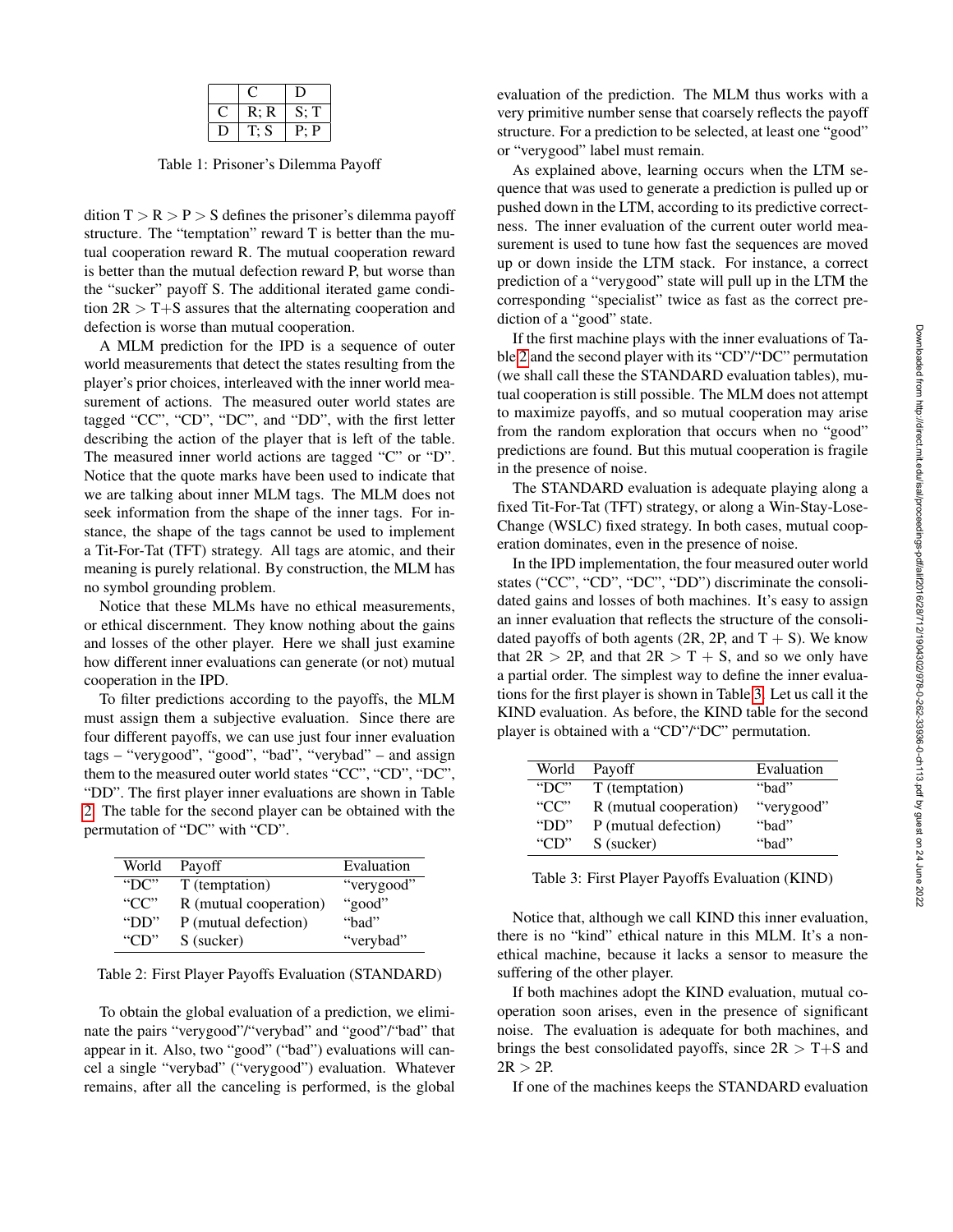of Table [2,](#page-3-1) the KIND evaluation of Table [3](#page-3-2) becomes clearly inadequate. This shows that the adequacy of an evaluation is always contextual. Even in the STANDARD vs KIND situation, a fragile mutual cooperation can still arise, since the KIND machine will play randomly most of the time, unable to find a "good" prediction.

Naturally, the KIND evaluation is adequate playing along a TFT or WSLC strategy. Cooperation follows, and is robust in the presence of noise.

Instead of the KIND evaluation of Table [3,](#page-3-2) it's possible to keep both machines playing with the STANDARD evaluation, and add a "verybad" evaluation to action "D", as shown for the first player in table [4.](#page-4-0) Let us call it the A-KIND evaluation. The "verybad" tag of the action "D" cancels the "verygood" tag of state "DC", which is the best possible situation that can follow action "D". As a result, predictions with action "D" tend to be filtered out.

| World            | Payoff                 | Evaluation |
|------------------|------------------------|------------|
| "DC"             | T (temptation)         | "verygood" |
| " $CC$ "         | R (mutual cooperation) | "good"     |
| "DD $"$          | P (mutual defection)   | "bad"      |
| " $CD$ "         | S (sucker)             | "verybad"  |
| $\mathbf{``D''}$ |                        | "verybad"  |
| "ር"              |                        |            |

<span id="page-4-0"></span>Table 4: First Player Payoffs/Actions Evaluation (A-KIND)

As before, if the A-KIND evaluation is shared by both players, mutual cooperation will soon arise, even in the presence of a large amount of noise. A-KIND is not adequate playing along STANDARD, but is adequate playing along TFT.

## Environmental Evaluation of Ethics

We saw how cooperation arises with two MLMs playing the IPD. Let us now see how we can assign a broader objective measure to the notion of ethics. We wish that notion to be consistent with the idea that cooperation is a good thing while playing the IPD.

The MLM works with a sequence of measurement-action steps. Each MLM is assumed to be an open and fragile entity that can die: When placed in a hostile environment, it can starve or be destroyed. To measure the MLM performance, let us use the notion of *environmental intelligence* (I). This notion of intelligence takes into account the environment's hostility.

To measure the environments hostility  $(H)$ , we count the number of times  $r$  the MLM was rescued (i.e. restored from death, keeping its LTM past experience), while acting randomly (i.e. with its available actions randomly chosen, with an uniform distribution), and divide it by the number s of the corresponding measurement-action steps performed:

$$
H = \frac{r}{s}
$$

The value of s must be large enough to provide a reliable evaluation of H.

To find the environmental intelligence of the same (but now fully working) MLM, we count the number of rescues  $p$  for the same number  $s$  of measurement-action steps. The I score is given by:

$$
I = \frac{r - p}{s}
$$

Therefore I measures how much better (or worse) the MLM is, when compared to its randomized version, in a given hostile environment. Notice that, when a given MLM fully avoids destruction in a more hostile environment, it scores a larger  $I$  in that environment. This the reason for the name "*environmental* intelligence".

It was assumed above that the notion of ethics is related to the suffering of others. Let us now define the suffering  $S$ of a MLM (in its fully working mode) as the value:

$$
S=\frac{p}{s}
$$

This means that  $I = H - S$ . The MLM achieves maximum intelligence when it totally avoids suffering. This notion of suffering also requires a large enough value of s. In this sense, it's a much slower measurement than immediate suffering, and we shall call it "slow" suffering.

When several MLM are placed together, let  $E$  be the bag (i.e. the multiset) of their inner evaluations. We can just add the individual I scores to get a global score  $I_E$ .

For a given bag of MLM, a modification of their inner evaluations is noted  $E \rightarrow E'$ . By definition, an *ethically positive modification*  $\epsilon^+(E \to E')$  is a modification that increases the value of  $I_E$ :

$$
\epsilon^+(E \to E') \Leftrightarrow I_{E'} > I_E
$$

This measurement provides another kind of ethical discernment. It's related to the global survival benefits that stem from the change of MLM inner evaluations, rather than the suffering resulting from individual actions. It's not a particular action, but the change of inner evaluations that is found to be ethically positive or not. This broader definition requires measurements that count rescue (or death) rates, instead of individual gains or losses. It does not rely on ethical measurements that detect immediate suffering. Actually, the notion of "slow" suffering can be at odds with the notion of immediate suffering related to actions. This explains many situations of difficult ethical choices, where the long-term species' survival conflicts with immediate individual suffering.

Let us illustrate the definition of ethically positive modifications with the iterated prisoner's dilemma (IPD) seen above. Some typical rescue frequencies are presented in Table [5.](#page-5-0) They refer to several combinations of the machines. The first line shows the results for the MLM in randomized mode (Rand), playing along with the other MLM, either in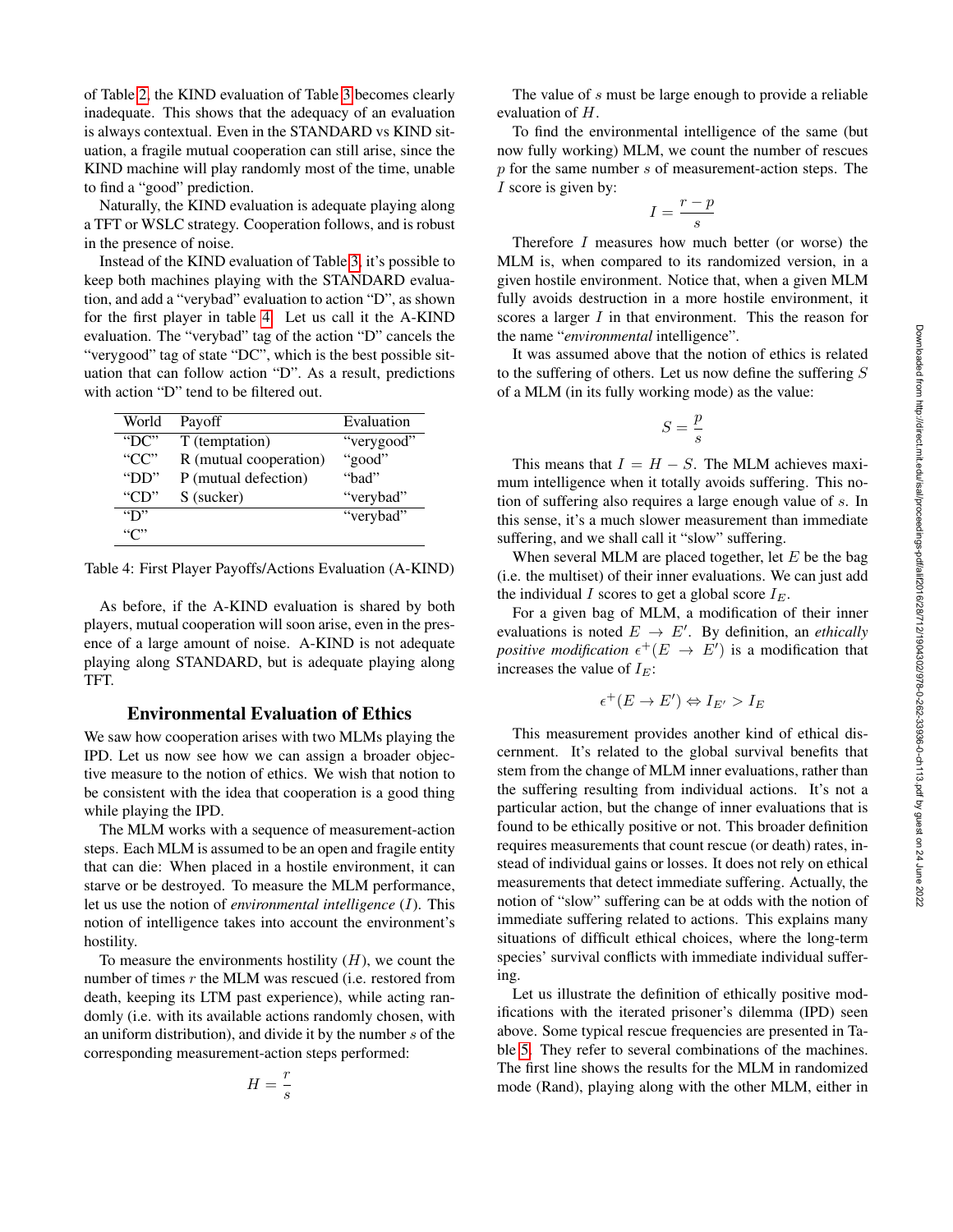Rand mode, or featuring a few different inner evaluations (STANDARD, KIND, A-KIND). In each pair of numbers, the first number is the number of rescues of the machine at the left of the table.

Notice that the Rand machine is equivalent to a machine that gives a "bad" inner evaluation to all measured states. In that case, every prediction is filtered out, and the machine always acts randomly.

|              | Rand  | <b>STAND</b> | <b>KIND</b> | A-KIND |
|--------------|-------|--------------|-------------|--------|
| Rand         | 20:18 | 37: 14       | 1:31        | 1:30   |
| <b>STAND</b> |       | 25:27        | 0:27        | 0:25   |
| <b>KIND</b>  |       |              | 1:2         | 1:1    |
| A-KIND       |       |              |             | 1:1    |

<span id="page-5-0"></span>Table 5: IPD Rescue Frequencies

The rescue frequencies were counted averaging ten game rounds and rounding the figures to the nearest integer. Each round lasted a thousand measurement-action steps. The world hostility was tuned adding a negative constant  $(-1)$ to the objective rewards (T = 4; S = -4; R = 2; P = -2). Both MLM started with the same fixed initial cumulative reward of 50. The MLM died when the cumulative rewards reached zero. They were rescued simply resetting their cumulative rewards to the constant initial value of 50, while keeping their memories intact. Noise level was set at 0.1, meaning that, at each step, the selected actions of both MLM had a 0.1 probability of being randomly changed. In Rand mode, the MLM played actions C or D with equal probability. The maximum size of the LTM was set to 100 in both machines.

With the rescue frequencies of Table [5,](#page-5-0) changing from Rand (or STANDARD) to KIND (or A-KIND) is always ethically positive, notwithstanding the greater suffering of the player that changes to KIND or A-KIND against Rand or STANDARD. It is also ethically very positive to change to KIND or A-KIND when the other player already uses KIND or A-KIND. All these conclusions fit nicely with our intuitive notion that cooperation in the IPD is an ethical improvement.

It's apparent that the change from Rand to STANDARD in Table [5](#page-5-0) is not ethically positive. There is more suffering in a world of STANDARD machines than in a world of Rand machines. This is not surprising. The STANDARD machines try to take advantage of each other, and this brings greater suffering.

## Discussion and Future Work

#### Using the MLM in Evolutionary Settings

The IPD was used to discuss how cooperation of actions can emerge among a pair of MLM. A distinct - although related - question is the evolution of the MLM inner evaluations. Indeed, a population of MLM can evolve at two levels:

- Individually, all machines start with an empty LTM, and therefore start as temporary Rand machines. They gradually accumulate in their LTM the experience that is filtered by the inner evaluations, to gradually generate nonrandom behavior. At some point, they reach the LTM maximum size. Let us call this the transition point from a *junior* MLM to a *senior* MLM.
- As a population, the MLM can be placed in a evolutionary setting that will select co-adequate inner evaluations for a given game. For instance, we can take pairs of MLM from a large population. Each paired MLM has a fixed inner evaluation, and has reached some level of seniority from previous pairings. Each MLM pair then plays an IPD game of unknown, but limited, duration. The loser, if any (since both can survive), is the MLM that dies first. The surviving machines replicate periodically, possibly with random mutations of their inner evaluations. This kind of MLM evolutionary setting will be studied in future work. It's somewhat different from the usual twoplayer evolutionary games, which are played by pairs of agents in a large population, each "wired" to play some pure strategy in a given game (see examples, for instance, in [Gintis](#page-7-18) [\(2009\)](#page-7-18)). Evolutionary game theory using the MLM goes beyond the general framework for the evolution of cooperation that was proposed in [Lehmann and](#page-7-19) [Keller](#page-7-19) [\(2006\)](#page-7-19). In that framework, fitness is calculated from the cost-benefit ratio of helping others. But this ratio is quite dynamical when two MLMs play the IPD. Also, kin relations and the Hamilton's rule (see [Hamilton](#page-7-20) [\(1964\)](#page-7-20)), which explain some cases of cooperation in the cited general framework, do not apply to the MLM evolutionary setting. There is a single inner evaluation pattern in each MLM, not a pool of heritable inner evaluations.

Considering the results of Table [5](#page-5-0) for the IPD game, how can the MLM evolve from STANDARD (or Rand) to KIND (or A-KIND) in the presence of noise? It is apparent that the mutual KIND (or A-KIND) evaluation brings the best  $I<sub>E</sub>$  score. But the KIND machines are wiped out in the presence of STANDARD or Rand. It seems therefore impossible, within an evolutionary and noisy IPD framework, to explain the appearance and persistence of KIND. A series of extrinsic ingredients – nurturing, preaching, policing – are probably needed to explain it. For instance, the idea of preaching means that contacts among agents can change their inner evaluations. This is also a subject for future work.

## The Search For an Ethical Sense

We saw that the MLM inner evaluations are fully arbitrary. How do they appear in a growing agent? A MLM without inner evaluations will act randomly. For a given population of MLM, bags of co-adequate evaluations may be found in an evolutionary setting, independently of any ethical discernment. With communicating agents, the inner evaluations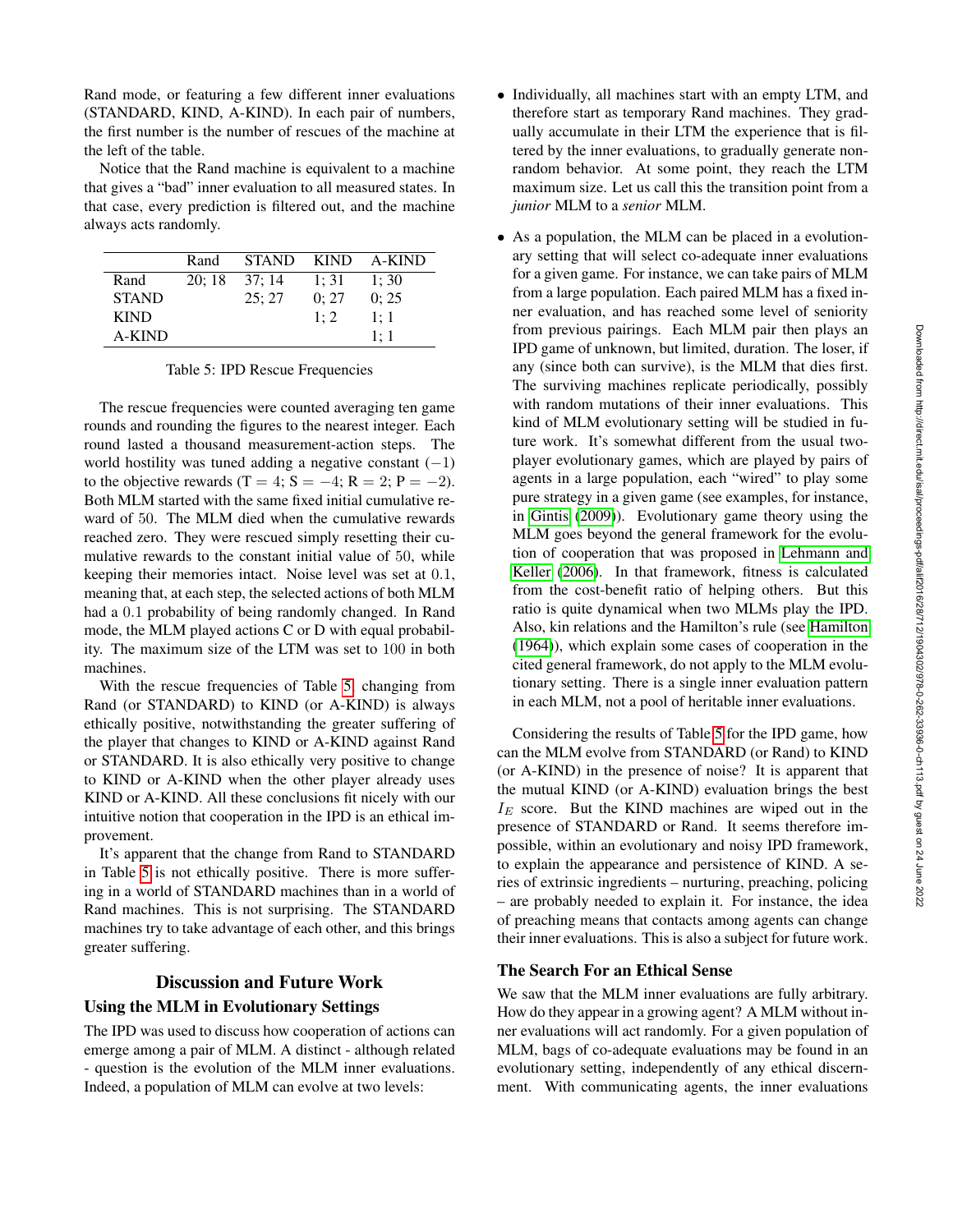can be copied from one agent to another during their lifetimes. But one wonders if there can be some innate simple and fast measurement that can be used to autonomously generate (and possibly change) the inner evaluations, and achieve ethically positive changes (meaning an increasing of  $I<sub>E</sub>$  when the MLM grows from Rand to some inner evaluation). Let us call this hypothetical measurement the *ethical sense*. It's different from the outer world suffering sensors that are needed for ethical discernment. Finding an effective ethical sense is a subject for future work, and we shall here just present some preliminary ideas, based on the MLM implementations.

As explained in the previous section, the definition of ethical positive changes requires the comparison of different scenarios with different sets of inner evaluations. This is a slow and complex measurement, based on historical information that cannot be sensed directly in a single measurement-action step. It requires specific measurements to identify the objective needed rescues (or the deaths) of other agents. The MLM basic concept can be scaled out to integrate this kind of measurements and historical reasoning. But, in this bottom-up approach, we're looking for sensory abilities at the basic level that would allow a direct generation of ethically positive inner changes.

A first idea is to have the outer world measurements automatically generate their associated "bad" (or "good") evaluations, from a set of generic rules. For instance, game payoffs below (or above) a given threshold can be associated to a "bad" (or "good") inner evaluation. In practice, this is equivalent to define directly, and from the start, the inner evaluations of payoffs, using a {*measurement:evaluation*} dictionary (with *measurement* meaning the measurement result). The only interesting difference is that we can use this generative process of new dictionary entries as an operational definition of pain and pleasure. The generation of a "bad" inner evaluation for a certain state is "pain", and the generative rule is equivalent to a nociceptor.

An interesting variant is to generate evaluations for the action measurements that preceded the payoffs. The basic MLM, playing a version of the Iowa Gambling Task (IGT), already implements Damasios' idea of a somatic marker (see [Bechara et al.](#page-7-21) [\(1997\)](#page-7-21)). The IGT is similar to a four-armed bandit iterated game. At each IGT turn, the MLM chooses one of four decks, and gets a reward. The second deck (deck B) has a series of nine positive payoffs, and then suddenly a very negative payoff that leads to an overall loss. The MLM learning mechanism favors the frequency of wins. It does not keep track of the accumulated payoff amounts. The actual payoffs of each step are only coarsely reflected in the inner evaluation structure. It will therefore often prefer deck B, as humans often do (see [Lin et al.](#page-7-22) [\(2007\)](#page-7-22)). The somatic marker MLM implementation generates a "bad" evaluation for the action of selecting deck B, when the big loss occurs. This makes the MLM eventually avoid deck B.

The operational definition of pain and pleasure is based on an inner generative process that is, in practice, invisible to other agents. To go further in the search for an ethical sense, the MLM can use the capacity to infer pain and pleasure in others, by means of outer world suffering sensors.

One obvious strategy is to mirror the other agent's situation, and find the corresponding suffering from previous self-experience. The current MLM implementation already includes some mirror abilities. A MLM can focus on another MLM and identify the focused agent's actions, using the same inner tags that identify its own actions. This allows implementing the Tit-For-Tat strategy, and even predictive imitation. A mirror suffering sense that detects near-death states in other agents is a plausible ingredient of an ethical sense.

Another plausible candidate is a sense to detect "satisfaction" in others. In the current MLM, "satisfaction" is the only implemented emotion. It affects the exploration/exploitation mood of the machine. It's a number that increases when the predictions are correct and the STM is globally "good". Otherwise, "satisfaction" decreases. Higher values of "satisfaction" reduce the probability of recording new STM sequences in the LTM. The machine stops to collect new "experts". Another way to express it is to say that the MLM becomes less attentive to its STM. The higher "satisfaction" values also reduce the rate of change of the patterns that are used to find a partial match. The machine settles down in satisfactory solutions. Emotions are an essential MLM feature that provide stability to the MLM learning process.

The measurement of near-death states and emotions in other agents is greatly simplified if those agents are able to give objective cues about their inner situation. This leads to the idea of *crying agents*. With crying agents, it's much simpler to detect in others their immediate suffering, or neardeath situations.

### **Conclusions**

It was shown how the MLM behavior stems from the inner evaluations that filter the MLM predictions. Ethical discernment of the MLM actions is easily implemented, using the concept of immediate suffering of other MLM. Also, a definition of ethically positive changes of the inner MLM evaluations was proposed, using the concept of environmental intelligence. The concept of environmental intelligence includes a broader (but slower to obtain) measure of the suffering of a mortal agent. The MLM, together with this conceptual framework, provides a simple and original bottom-up approach to machine ethics, where the ethical concepts are defined using the working processes and architecture of the machine.

It was also explained how this approach can lead to new lines of investigation in evolutionary game theory.

It was also proposed to search for an innate moral sense